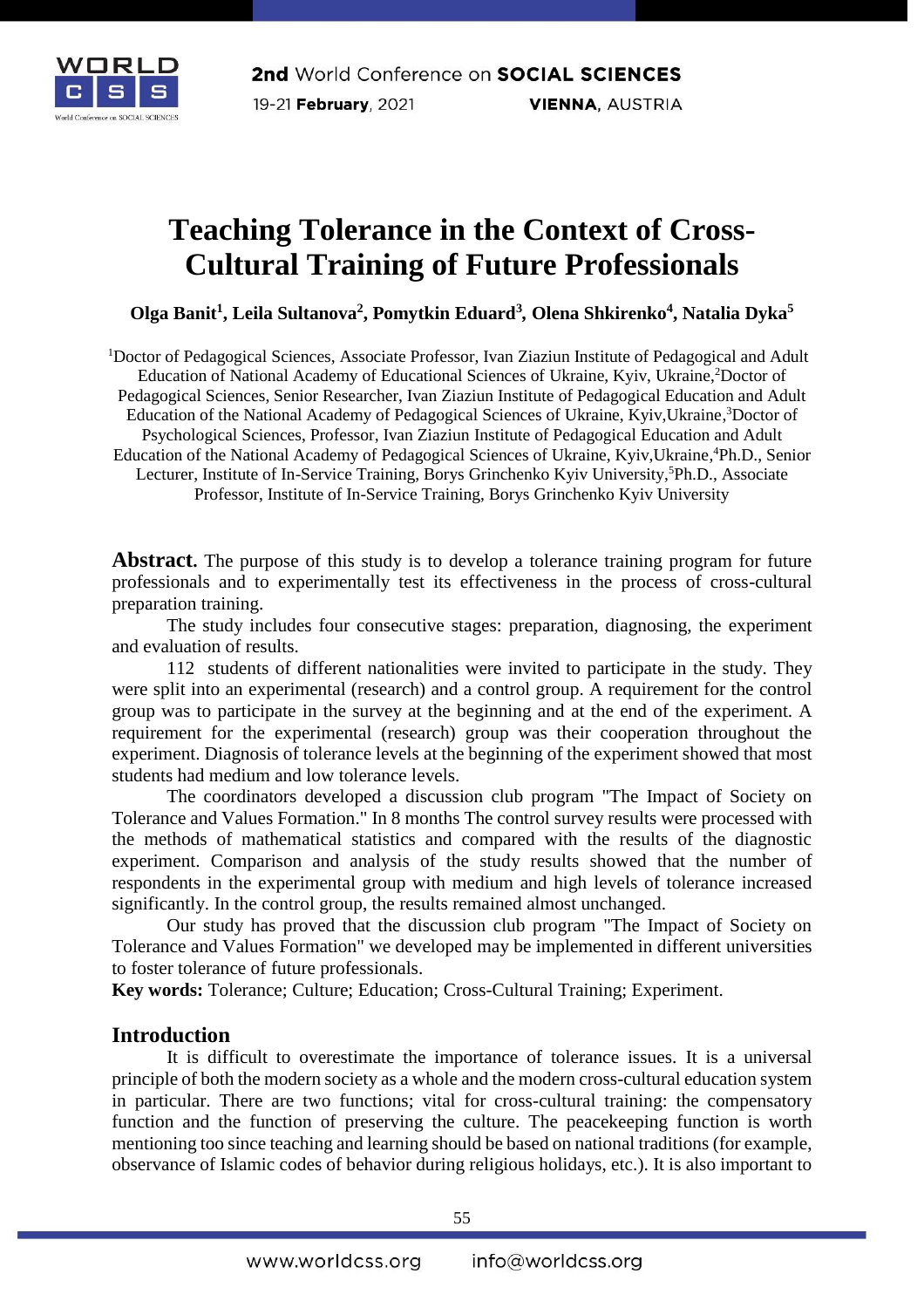

cultivate tolerance towards people of other cultures in future professional for them to be ready for the dialogue between USA, Western and Eastern cultures.

The interdependence of education and culture contributes to training future foreign language professionals as the individuals of a new formation able to develop the qualities that can help them quickly respond to change, adapt, and be resistant to uncertainty. The term "the person of culture" characterizes a new type of the future foreign language professional who recognize themselves as members of their culture, (capable of self-determination in the social and cultural space), tolerant and open to other cultures, able to interact with people of different cultures when studying.

We consider the cross-cultural training of the future professional in the context of the individual's living space and educational environment. This environment should be aimed at shaping the individual as a person of culture, capable of professional activity in a cross-cultural society. Personal characteristics of the future foreign language professional are important for cross-cultural education. After all, their values, motivations, tolerance, thinking style, etc., depend on their ability to not only integrate new experiences into their cultural system but also to communicate the values cultural system to the educational society.

The education system is faced with different challenges. With the arrival of students of different cultures, school becomes a richer cultural environment. This change in circumstances exposes professionals to a number of challenges. Among all the required competences of a professional, intercultural communication is becoming increasingly important by time and therefore it is necessary to point out its significance. The application of intercultural communication is a call for the respect of human and children's rights, accountability and acknowledgment of every individual's national and cultural background. Both national and international legal framework obliges us to implement it. National and international standards oblige us to its application (Dimitrijevic Tomic аnd Choeffel 2017).

Each subject has the potential to teach tolerance, but foreign language learning (English) has the most favorable atmosphere for teaching tolerance. Learning can be applied to the method of intercultural language learning. The process of developing tolerance values is promoted starting from the teacher who gives ethics and tolerance behavior in the classroom and school environment. In addition, class activities that support students to be able to continue to develop and sharpen their tolerance potential with interactive discussions or the use of supporting media. In this way students can develop a tolerant attitude towards themselves, empathy and tolerance in relationships with their classmates and teachers, and certainly in social life, today and in the future (Miftakh, F. & Wachyudi, K. 2019).

Communication is a process by which information is exchanged between individuals through a common system of symbols, signs, or behavior [3]. Intercultural communication (or cross-cultural communication) is a discipline that studies communication across different cultures and social groups, or how culture affects communication. It describes the wide range of communication processes and problems that naturally appear within an organization or social context made up of individuals from different religious, social, ethnic, and educational backgrounds. In this sense it seeks to understand how people from different countries and cultures act, communicate and perceive the world around them. Many people in intercultural business communication argue that culture determines how individuals encode messages, what medium they choose for transmitting them, and the way messages are interpreted (Lauring 2011).

Intercultural communication plays a role in social sciences such as cultural studies, anthropology, psychology, linguistics and communication studies. It also referred to as the base for international businesses. As a field of study, international management deals with inter-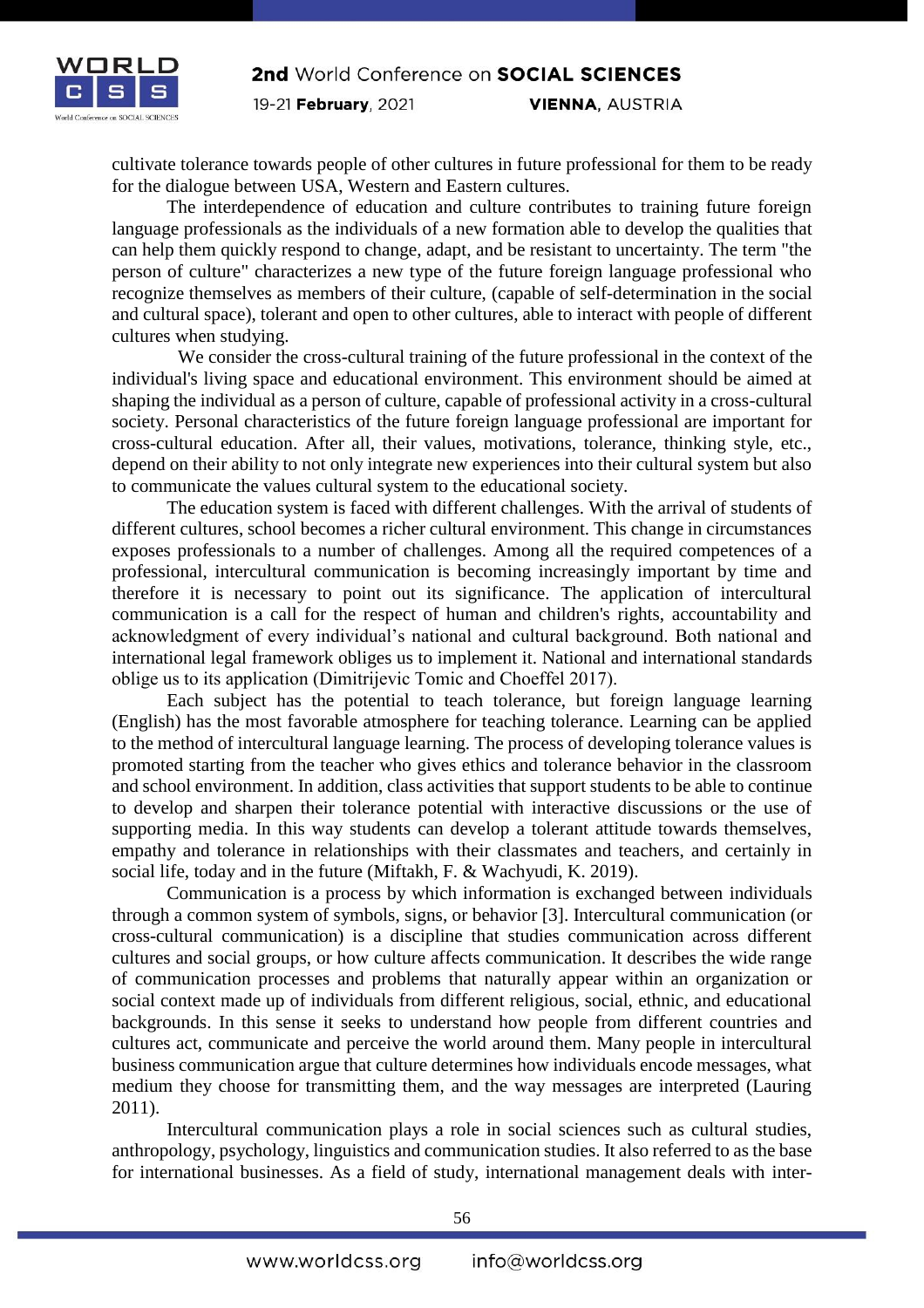

firm and intra-firm processes that span national, cultural, geographical and linguistic boundaries. It centers on questions associated with multinational corporations (MNCs), international strategy, international human resource management, cross-cultural management, leadership and the general environment in which international management is practiced (Piekkari 2004).

The importance of cross-cultural communication leads to the success of any international business, to a worldwide marketing campaign, to an increase in international business. This allows the employees coming from different cultures to work together as a group. And to work effectively, members of any group be tolerant of each other.

Tolerance (from Lat. Tolerantia) means patience. Article 1 of the Declaration of Principles of Tolerance, endorsed by resolution 5.16 of the UNESCO General Conference of November 16, 1995, provides a thorough, comprehensive definition of tolerance (Declaration 1995). Here are just some quotes to define "patience." For example, patience is interpreted as respect, acceptance, and a proper understanding of the diversity of cultures in our world, our forms of self-expression, and ways of expressing human individuality. Patience is a virtue that makes peace possible and helps to replace the culture of war with a culture of peace. Patience is not a concession, condescension or indulgence, but rather an active attitude that is formed on the basis of the recognition of universal human rights and fundamental freedoms. Tolerance is a concept that denies the dogmatism, the absolutization of Truth, and which affirms the norms set out in international human rights instruments. Being tolerant does not mean tolerating social injustice, abandoning one's beliefs, or giving in to someone else's beliefs. This means that everyone is free to abide by their beliefs and recognizes the same right for others.

Such a wide-ranging definition of tolerance (patience) speaks of it as an integral characteristic of the individual, which can be studied in different angles: as psychological resilience, a personal characteristic, a system of attitudes and a system of personal and group values (Soldatova et al. 2008).

Psychological resilience has always been one of the most important characteristics that ensure a balance between the survival and adaptation of an individual, on one hand, and the assertion of his/her personality on the other one. The psychological resilience range can vary from neuro-psychological to socio-psychological characteristics. In the first case, the endurance or resistance of individuals to various influences, which they may consider "harmful", is assumed. Tolerance as psychological resilience is defined as the ability of individuals to withstand external influences that upset neuro-mental balance, and independently and quickly recover the peace of mind (Trifonov 2001). Socio-psychological resilience implies resistance to the diversity of the world, to ethnic, cultural, social and ideological differences. At this level, it is expressed through a system of social attitudes and values. This system, ideally based on the ability to maintain neuro-psychic balance in a variety of situations, should ideally be formed as a moral imperative of a mature personality. In this sense, psychological resilience serves as a special manifestation of the human spirit, its moral strength, and is the personal quality that can be called tolerance.

Researchers have shown that a mentally unstable person can be both tolerant and intolerant of different groups. However, high rates of psychological resilience are a favorable background for the development of tolerant attitudes. It is worth noting that tolerance from the standpoint of psychological resilience is a personality trait that one can develop. This means that teaching and learning can include both educational activities and, practical training to form the skills necessary to resolve conflicts, reduce aggression, participate in intercultural communication, prevent and overcome various forms of xenophobia, etc.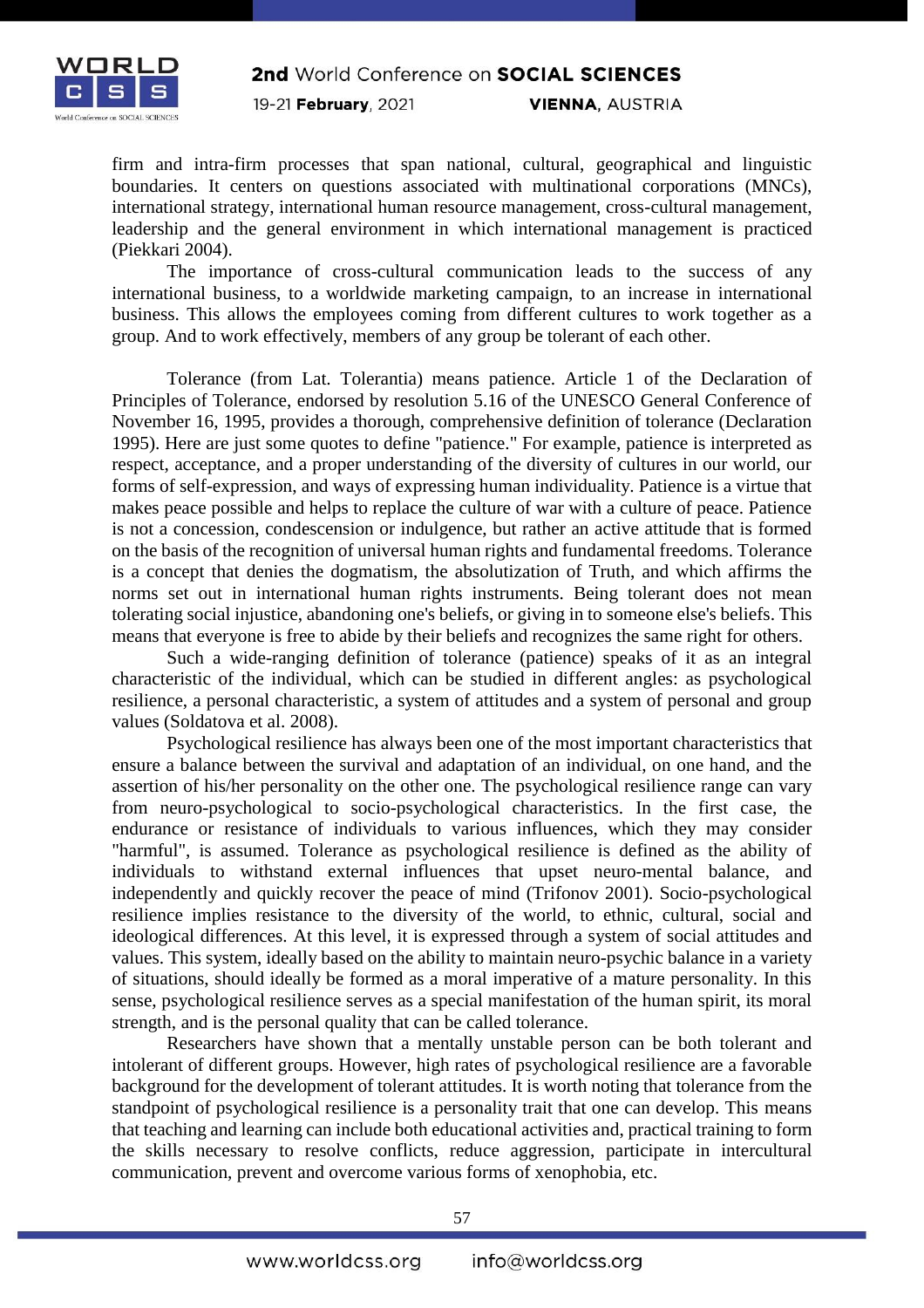

Tolerance as a personal characteristic is shaped by many factors and variables. They determine the overall positive orientation of the individuals based on their positive relations with others and the world, as well as to form their positive image.

Tolerance can also be explored as a system of attitudes and values of the personality and public consciousness. The studies of the basic types of social consciousness, consciousness of different social groups, segments of the population, focus on development of theoretically substantiated indicators of stratification of public consciousness, construction of its various types, analysis of the impact on each type of ideological, social and economic factors, and the influence of a certain type of consciousness on social processes and peculiarities of human behavior.

We consider tolerance in terms of personal characteristics of a future foreign language professional, which is closely linked to the ability to think critically, as discussed below. The tolerance of the future professional is realized first and foremost in interpersonal interaction. The personal and behavioral component of cross-cultural competence aims at characterizing tolerance as a trait of personality and, at the same time, as a behavioral manifestation of a future teacher in interaction with the people coming from various cultural backgrounds. Such a vision is based on the interpretation of tolerance offered by the Encyclopedic Dictionary of Friedrich Brockhaus and Elijah Efron in 1901. In this edition, the term "patience" is considered as a direction of the mind that is equally different from indifference (indifferentism) and a persistent recognition of the truth of only one's thoughts (fanaticism). Patience is a sign of a high culture of reason, the result of struggle and doubt; it manifests itself in respect for others' thoughts and beliefs (Encyclopedic Dictionary 1902). As we can see, tolerance (patience) is closely linked to critical thinking because it casts doubt on the absolute truth. Tolerance can be considered both in the personal aspect (as a personal quality and in the behavioral one, because it has the capacity to manifest itself not only in motives, thoughts and beliefs, but also actions.

It should be noted that tolerance cannot be endless in its manifestations. The manifestation of tolerance of different opinions and beliefs of individuals in order to find the truth corresponds to its very essence, as opposed to actions that must conform to the morals of society. This conclusion is in line with the opinion of the Encyclopedic Dictionary's authors: they believe the society and the authorities have the full right and ability to limit or even suppress the manifestation in the actions of certain thoughts and beliefs if they do not correspond to morality.

## **Method**

The purpose of this study is to develop a program of tolerance teaching for future foreign language professionals and experimentally test its effectiveness in the course of their cross-cultural training.

Our experimental study included the following elements: determining the representativeness of the pilot study participants, justification of belonging of control and experimental groups to one and the same sampled population by means of mathematical processing of "Student's t-test" for independent variables; substantiation of the choice of research tools; qualitative analysis of the results of incoming diagnosis and determination of tolerance levels; formation of control group respondents' tolerance with the measures we proposed; assessing the effectiveness of these measures through re-diagnosis; comparison of tolerance levels using the Fisher multifunctional test; assessing effectiveness of the measures aimed at fostering tolerance in the process of cross-cultural training future foreign language teachers.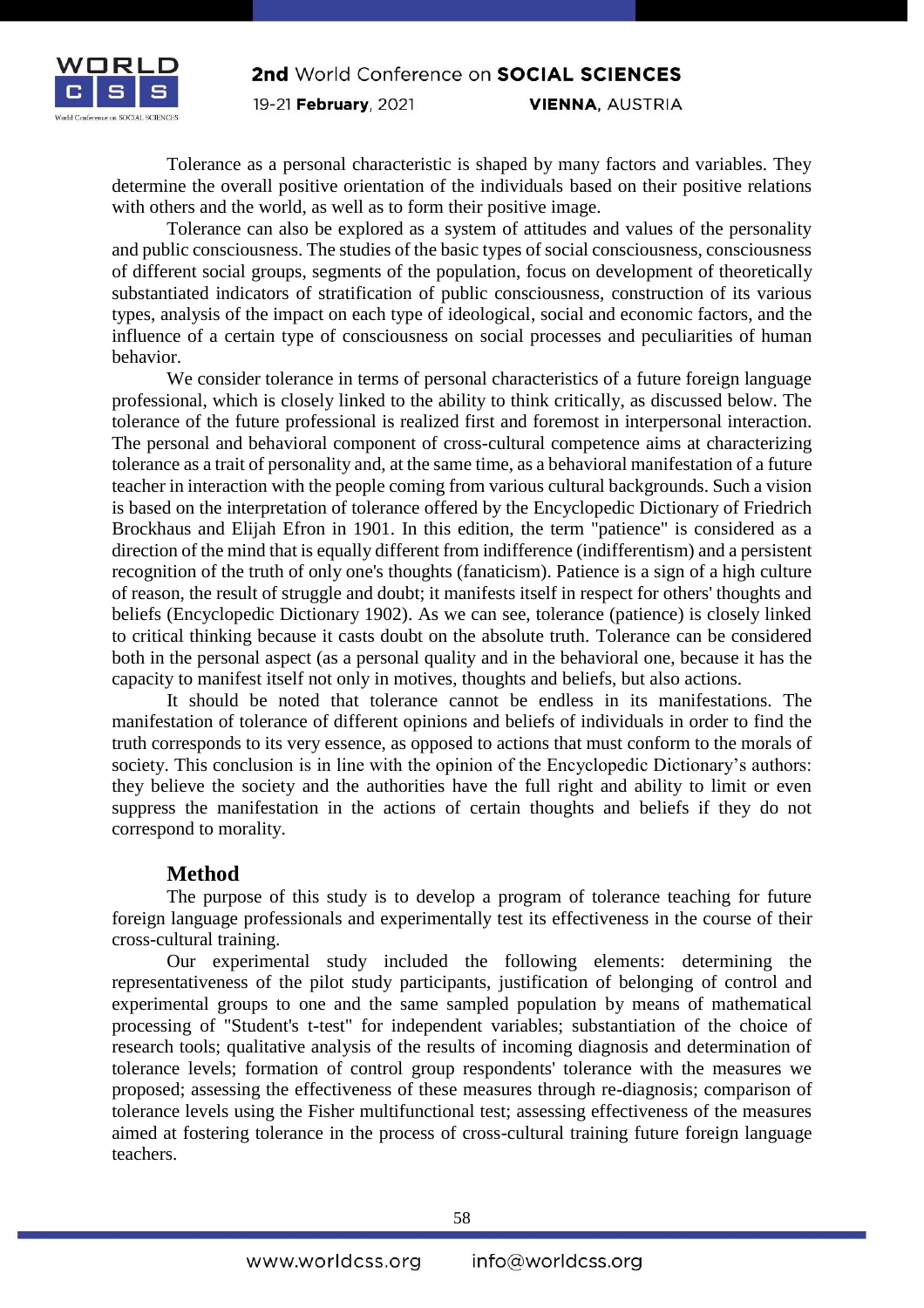

We used a mixed approach qualitative methods enabled us to identify significant sociopedagogical aspects that influence the development of tolerance, and quantitative methods made it possible to quantify the research data, determine their quantitative characteristics, build mathematical models and clearly present the study results tables and diagrams.

## **Participants**

Following these methods, we first determined the categories of respondents and higher educational institutions. We found that future specialists are trained in universities and colleges of Ukraine. The research group was selected at two universities. 112 master's students were invited to participate in the study. They were split into experimental (research) group and a control group. A requirement for the control group was to participate in the survey at the beginning and at the end of the experiment. A requirement for the experimental (research) group was their cooperation throughout the experiment.

## **Procedure**

The study included stages. At the first stage (organizational), students were informed about the terms and conditions of the experimental study. The allocation to control and experimental groups was voluntary. As a result, the control group of 58 persons and the experimental one of 54 persons were formed.

At the second (diagnostic) stage, the coordinators developed a tolerance training program and selected diagnostic tools to test it. These tools were used to perform a diagnostic experiment. The purpose of the experiment was to assess the level of tolerance of all students in all groups. The results of the diagnostic experiment were processed with the mathematical data processing methods.

The third stage focused on, the experimental (research) group. For 8 months, they attended weekly meetings of the discussion club on the topic "Impact of Society on Tolerance and Values Formation" At the meetings, the participants analyzed pieces of fiction and movies, and discussed a wide range of real-life situations, including those caused by rumors, prejudice and intolerance towards individuals or groups of people.

Therefore, the members of the discussion club were interested in the problems of family and upbringing; the relationship between parents and children, the attitude of children to others, the problem of the environment in which children grow up.

They also discussed the problems of racism, the ways to combat prejudices, religious beliefs, and develop tolerance in conclusion, the students were offered examples of similar problems in the present-day society and encouraged to think what people can do together and individually to make the society more humane and tolerant.

A special topic of the discussion club was the discussion of a novel "To Kill a Mockingbird" by Harper Lee (published in 1960) and a movie of the same title, made in 1962 by director Robert Malligana. The film gained overwhelmingly positive reception from both the critics and the public. The film won three Academy Awards. In 1995, the film was listed in the National Film Registry. In 2003, the American Film Institute named Atticus Finch the greatest movie hero of the 20th century. In 2007, the film ranked twenty-fifth on the AFI's 10th anniversary list of the greatest American movies of all time. In 2005, the British Film Institute included it in their list of the 50 films we should see by the age of 14.

The book and the film present the most acute problems of mankind, which are relevant today. They contain injustice and cruelty, rejection of people due to differences of character and appearance, oppression and insidiousness. In addition to racial issues, the film tells the story of how two children from the world of fantasy take their first steps into a completely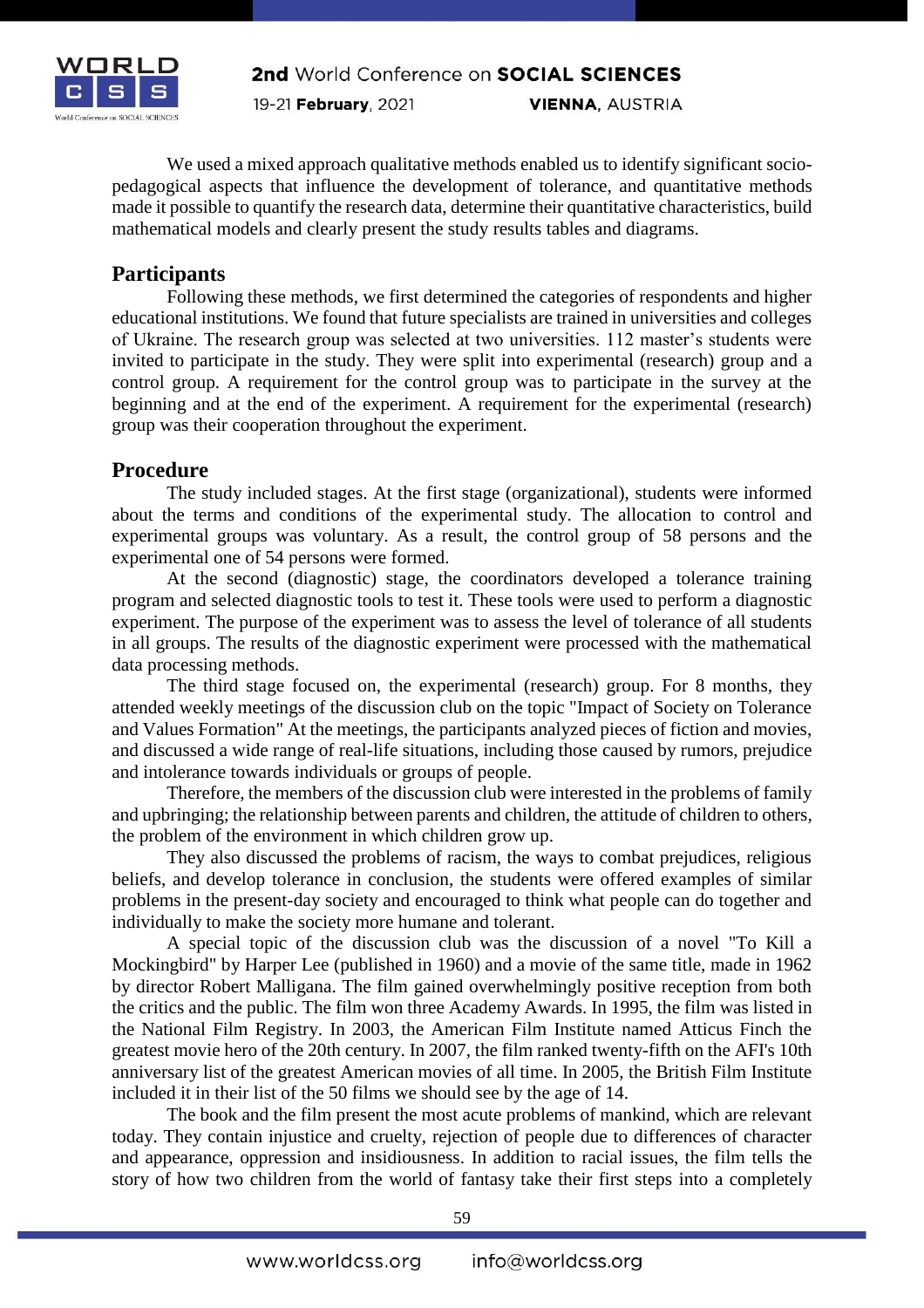

different world - adolescents, where concepts such as responsibility, compassion and social inequality are formed.

Topics such as man and society, social inequality, discrimination, good and evil, justice and injustice, tolerance and faith in victory were discussed.

Therefore, the members of the discussion club were interested in the problems of family and upbringing; the relationship between parents and children, the attitude of children to others, the problem of the environment in which children grow up.

*The coordinators prepared a list of questions to discuss:*

1. Have your bias towards other people ever got confirmation? What did you feel then? Has it prompted you to ask yourself "How much do I depend on the opinion of the crowd? Is my point of view independent? "Am I a tolerant person?"

 2. Is there a difference between the European tradition of tolerance and the Ukrainian one?

3. Can you convince yourself of the need to be tolerant, just because it is an imperative of our time? Can you tolerate different lifestyles, nationalities, races, cultures without any analysis and reflection?

4. Is it possible to change the beliefs of a racist? How?

5. Can people change themselves and become more tolerant under the influence of strong emotions and life circumstances?

6. Will you advocate for a person discriminated against just because he/she is not like everyone, regardless of the reason why? If not, why?

7. Are you afraid of being misunderstood and becoming an outcast?

8. Has your personality changed after you learned from your own experience that not all opinions about individuals are true?

9. Is it true that you cannot understand other people "until you've walked a mile in their shoes"?

At the fourth stage, after the discussion club program was completed, re-diagnosis was made in control and experimental groups using the same tools. The results of the control survey were processed by the methods of mathematical statistics and compared with the results of the diagnostic experiment.

## **Diagnostic tools**

When empirically analyzing tolerance, scholars identify the following types: gender, age, education, inter-ethnic, racial, religious, geographical, inter-class, physiological, political, sexual, marginal tolerance, etc. (Matskovsky 2004).

Evidently, types of tolerance are not equivalent in terms of their impact on social tension and social conflicts. *Therefore, we have assembled them into 3 groups:* ethnic tolerance, social tolerance, and tolerance as a personality trait. In order to diagnose the general level of tolerance of future professionals, we used the express questionnaire "Tolerance Index" developed by psychologists Galina Soldatova, Lyudmila Shygerova and other authors (Soldatova et al. 2008).

The stimulating material of the questionnaire was made by statements that reflect both the general attitude to the world and other people, and social attitudes in different spheres of interaction where individuals' tolerance and intolerance are manifested. The methodology includes the statements that reveal communicative attitudes, attitudes toward certain social groups, etc.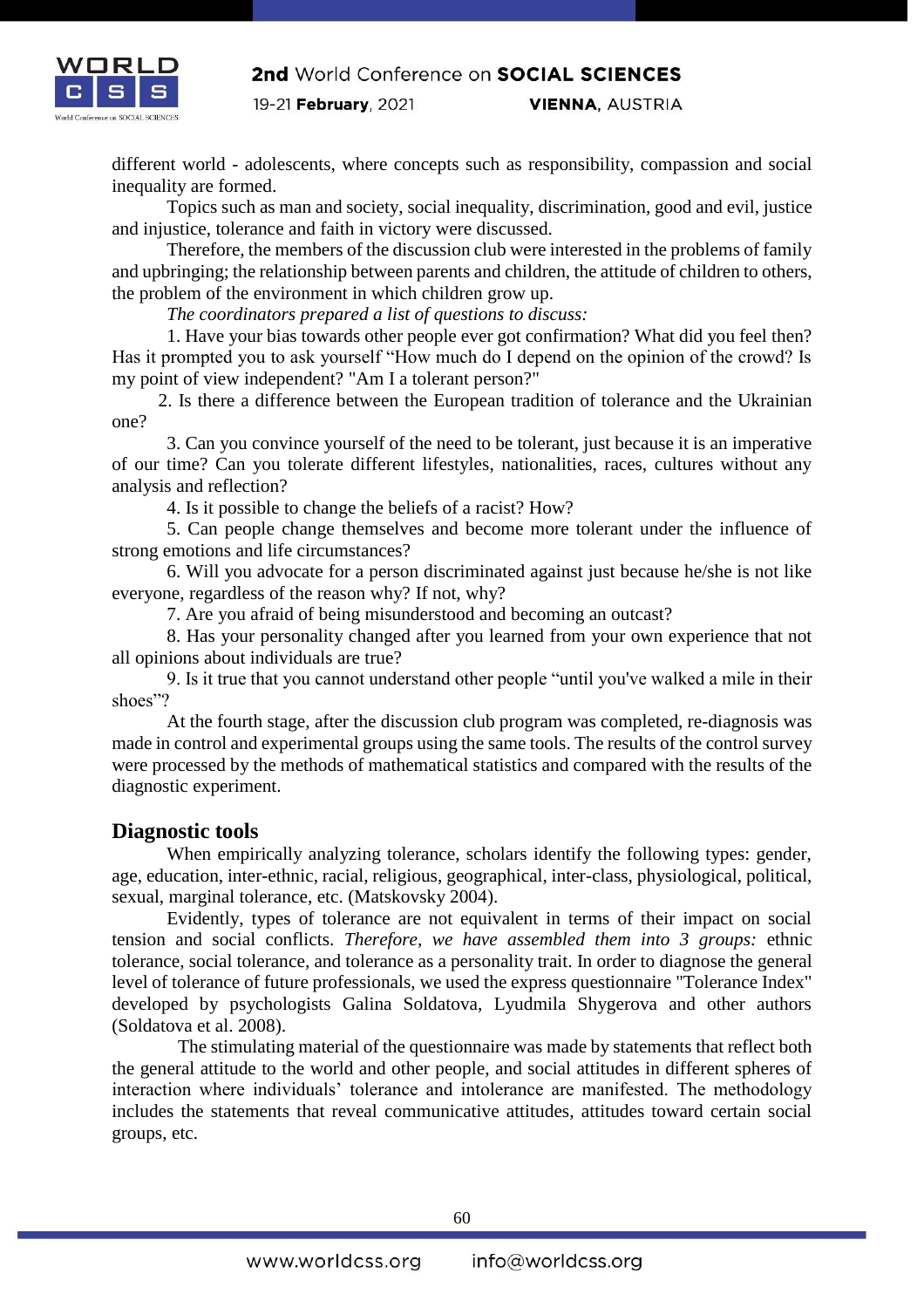

19-21 February, 2021

**VIENNA, AUSTRIA** 

## **Express Questionnaire "Tolerance Index" by Galina Soldatova et al.**

**Instruction:** Please estimate how strongly you agree or disagree with the statements given and circle the figure accordingly.

| $N_2$ | <b>Assertion</b>                                                                                                     |              | Disaeree       | Rather disaeree         | Rather agree   | Agree          | <b>Strongly agree</b> |
|-------|----------------------------------------------------------------------------------------------------------------------|--------------|----------------|-------------------------|----------------|----------------|-----------------------|
|       | <b>Ethnic tolerance</b>                                                                                              |              |                |                         |                |                |                       |
| 1.    | marriages there are usually more<br>In mixed<br>problems than in marriages between people of the<br>same nationality | 6            | 5              | $\overline{4}$          | 3              | $\overline{2}$ | $\mathbf{1}$          |
| 2.    | Caucasians will be better off if they change their<br>behavior                                                       | 6            | 5              | $\overline{4}$          | 3              | $\overline{2}$ | 1                     |
| 3.    | It's normal to think that your people are better than<br>everyone else                                               | 6            | 5              | $\overline{4}$          | 3              | $\overline{2}$ | $\mathbf{1}$          |
| 4.    | I am ready to accept as a family member a person<br>of any nationality                                               | $\mathbf{1}$ | $\overline{2}$ | 3                       | $\overline{4}$ | 5              | 6                     |
| 5.    | I want my friends to be people of different<br>nationalities                                                         | 1            | $\overline{2}$ | 3                       | $\overline{4}$ | 5              | 6                     |
| 6.    | Some nations and peoples find it difficult to treat<br>well                                                          | 6            | 5              | $\overline{4}$          | 3              | $\overline{2}$ | $\mathbf{1}$          |
| 7.    | I can picture a dark-skinned man as a close friend<br>of mine                                                        | $\mathbf{1}$ | $\overline{2}$ | 3                       | $\overline{4}$ | 5              | 6                     |
|       | <b>Social tolerance</b>                                                                                              |              |                |                         |                |                |                       |
| 8.    | Any opinion can be expressed in the media                                                                            |              | $\overline{2}$ | $\overline{\mathbf{3}}$ | $\overline{4}$ | 5              | 6                     |
| 9.    | Beggars and vagrants are themselves to blame for<br>their problems                                                   |              | 5              | $\overline{4}$          | 3              | $\overline{2}$ | $\mathbf{1}$          |
| 10.   | It is unpleasant to talk to unkempt people                                                                           | 6            | 5              | $\overline{4}$          | 3              | $\overline{2}$ | $\mathbf{1}$          |
| 11.   | All mentally ill people should be isolated from<br>society                                                           | 6            | 5              | $\overline{4}$          | 3              | $\overline{2}$ | $\mathbf{1}$          |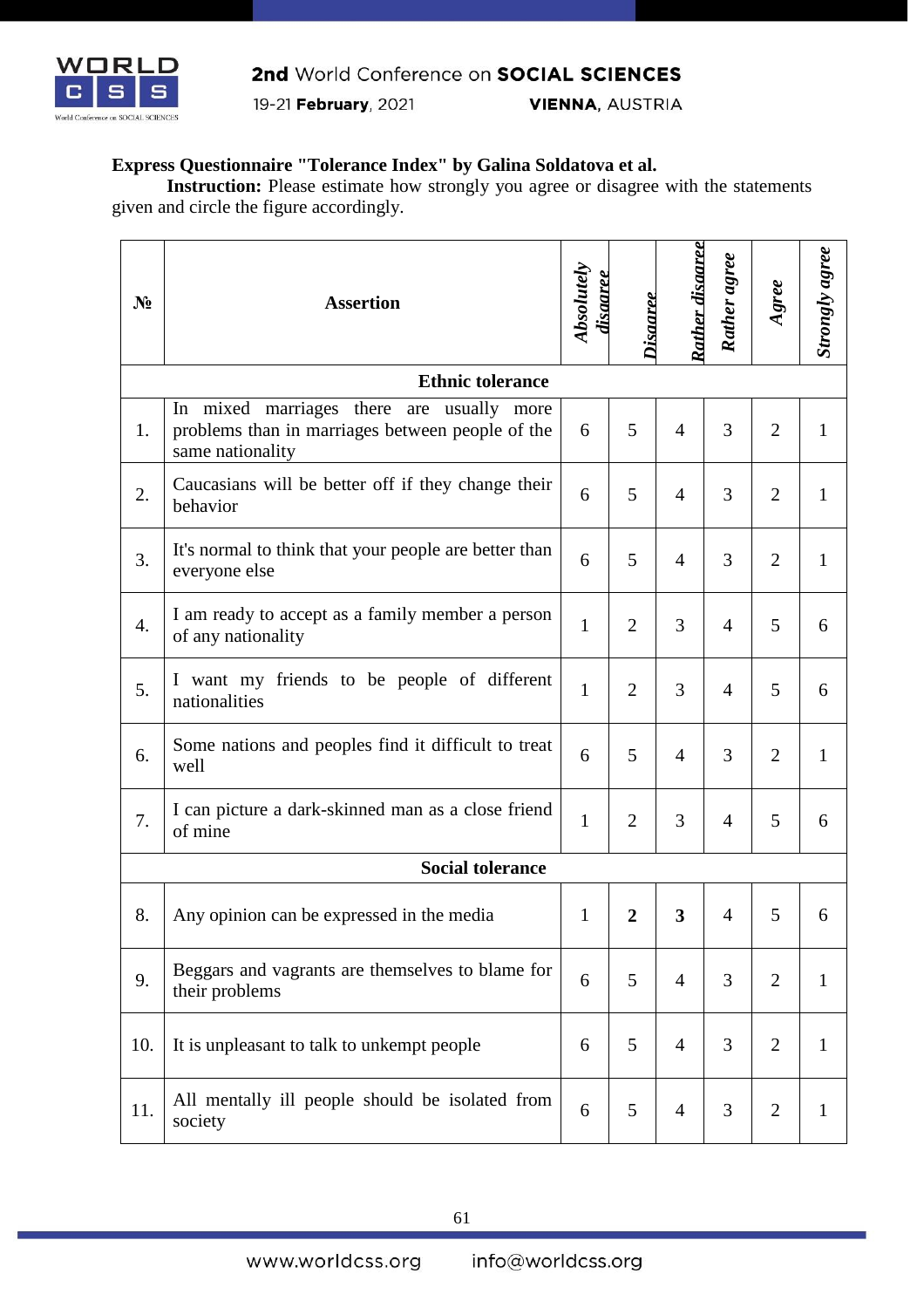

## 2nd World Conference on SOCIAL SCIENCES

19-21 February, 2021

**VIENNA, AUSTRIA** 

| 12. | Refugees should be helped no more than anyone<br>else, since there are no less local problems | 6            | 5              | $\overline{4}$ | 3              | $\overline{2}$ | $\mathbf{1}$ |
|-----|-----------------------------------------------------------------------------------------------|--------------|----------------|----------------|----------------|----------------|--------------|
| 13. | A strong hand is needed to bring order to the<br>country                                      | 6            | 5              | $\overline{4}$ | 3              | $\overline{2}$ | $\mathbf{1}$ |
| 14. | Newcomers should have the same rights as locals                                               | $\mathbf{1}$ | 2              | 3              | $\overline{4}$ | 5              | 6            |
| 15. | All religious movements have the right to exist                                               |              | $\overline{2}$ | 3              | $\overline{4}$ | 5              | 6            |
|     | Tolerance as a personality trait                                                              |              |                |                |                |                |              |
| 16. | If a friend has betrayed you, you have to take<br>revenge on him                              | $\mathbf{1}$ | $\overline{2}$ | 3              | $\overline{4}$ | 5 <sup>5</sup> | 6            |
| 17. | Only one point of view can be correct in a dispute                                            | 6            | 5              | $\overline{4}$ | 3              | $\overline{2}$ | $\mathbf{1}$ |
| 18. | Even if I have an opinion, I am ready to listen to<br>other points of view                    | $\mathbf{1}$ | 2              | 3              | $\overline{4}$ | 5              | 6            |
| 19. | If anyone acts outrageously with me, I do the same                                            | 6            | 5              | $\overline{4}$ | 3              | $\overline{2}$ | $\mathbf{1}$ |
| 20. | I get irritated by a person who thinks differently<br>than I do                               | 6            | 5              | $\overline{4}$ | 3              | $\overline{2}$ | $\mathbf{1}$ |
| 21. | The mess is very annoying to me                                                               | 6            | 5              | $\overline{4}$ | 3              | $\overline{2}$ | $\mathbf{1}$ |
| 22. | I would like to become more tolerant to others                                                | $\mathbf{1}$ | $\overline{2}$ | 3              | 4              | 5              | 6            |

## **Determination of the level of tolerance.**

For quantitative analysis, the total score (sum of points) is calculated without dividing by subscales.

**22-60 points - low level of tolerance**. This result is a sign of high intolerance and expressed intolerant attitudes towards the world and people.

**61-99 points - average level of tolerance.** This result is typical of the respondents who have both tolerant and intolerant traits. In some social situations, they behave tolerantly while in others may show intolerance.

**100-132 points - high level of tolerance.** These people are very tolerant. At the same time, very high scores (more than 115 points) may indicate blurred "tolerance" boundaries, such as psychological infantilism, tendency to indulge, indulgence or indifference. It is also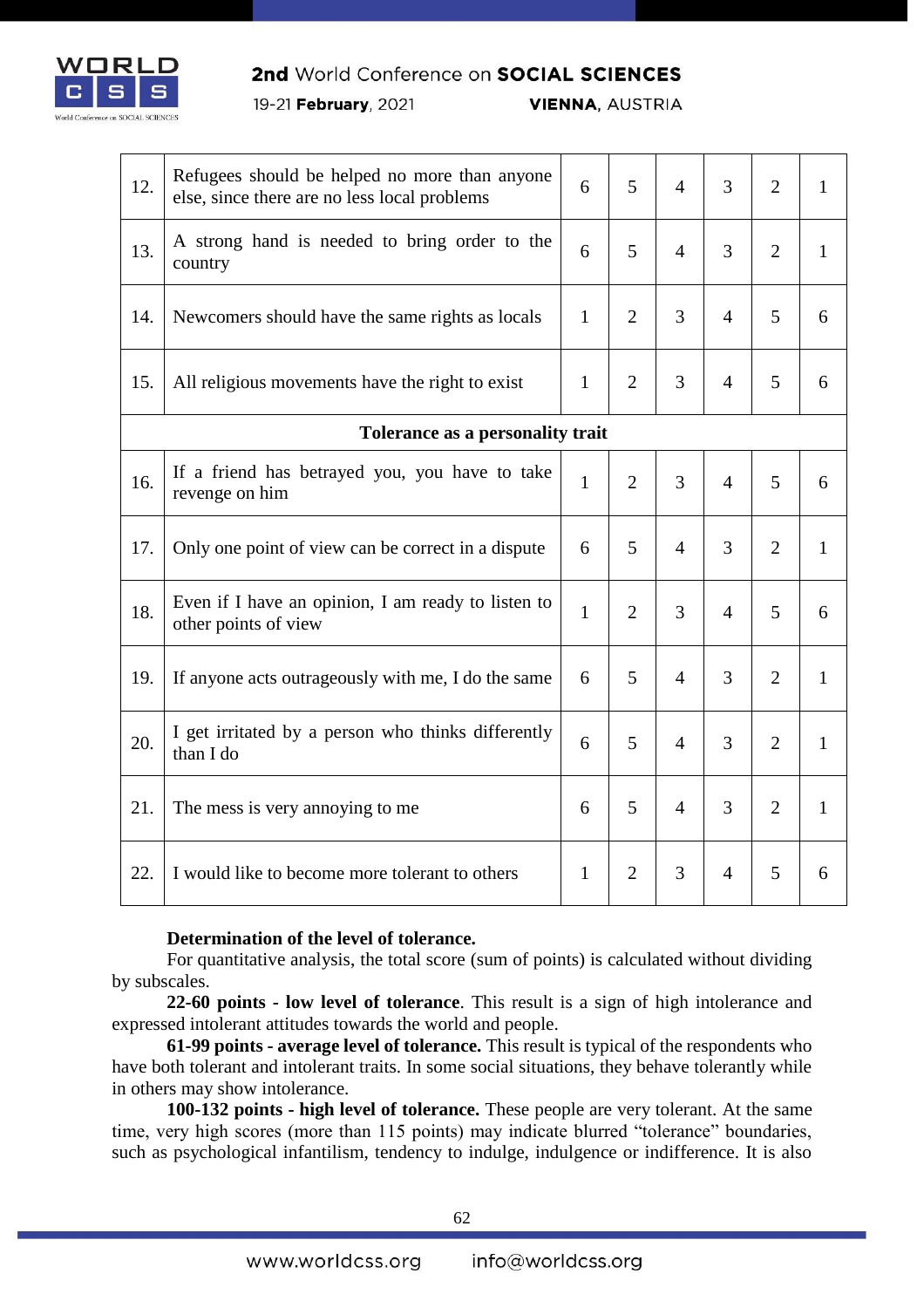

19-21 February, 2021

**VIENNA, AUSTRIA** 

important to note that respondents who fall into this range may exhibit a high degree of social desirability (especially if they have an understanding of the problem and the goals of the study). For qualitative analysis of aspects of tolerance, the following subscales can be used:

I. **Ethnic tolerance**. Sub-Scale "Ethnic Tolerance" reveals the attitudes towards other ethnic groups and cross-cultural attitudes.

Up to 19 points - low;

20-31 - average;

32 or more points - high.

**II. Social tolerance.** The subscale "social tolerance" allows to study tolerance and intolerance of manifestation towards various social groups (minorities, criminals, mentally disabled people), as well as to study personal attitudes towards some social processes.

Up to 22 points - low;

23-36 - average;

37 or more points - high.

**III. Tolerance as a personality trait.** The subscale "tolerance as a personality trait" includes items that diagnose personal traits, attitudes, and beliefs that largely determine the attitudes to the outside world.

Up to 19 points - low;

20-31 - average;

32 or more points - high.

The proposed statements are divided into two types – direct and reverse. The numbers of direct statements are as follows: 4, 5, 7, 8, 14, 15, 18, 22. The number of reverse statements are as follows: 1, 2, 3, 6, 9, 10, 11, 12, 13, 16, 17, 19, 20, 21.

Respondents were asked to agree or disagree with the statements given. Each answer to the direct statement was assigned from 1 to 6 points ("strongly disagree" - 1 point, "strongly agree" - 6 points). Reverse points were assigned to the answers to the reverse statements (6 points - strongly disagree, 1 point - strongly agree). The points given were summed up.

For quantitative analysis, the points were summed up without any subscales.

**22-60 points - low level of tolerance.** This result is a sign of high intolerance and expressed intolerant attitudes towards the world and people.

**61-99 points – average level of tolerance.** This result is typical of the respondents who have both tolerant and intolerant traits. In some social situations, they behave tolerantly while in others may show intolerance.

**100-132 points - high level of tolerance.** These people are very tolerant. At the same time, very high scores more than 115 points) may indicate blurred "tolerance limits" related to, for example, psychological infantilism, tendency to indulgence, indulgence or indifference. It is also important to note that respondents who fall into this range may exhibit a high degree of social desirability (especially if they have an understanding of the problem and the goals of the study).

## **Evaluation**

Diagnosis of tolerance levels conducted at the beginning of the experiment suggests that almost the same ratios of high, medium and low tolerance levels were detected in the control and experimental groups at the beginning of the study. Overall, the majority of respondents (72.4% of the control group (42 students) and 62.5% of the experimental group (35 students) had an average level of tolerance. 20.7% of the control group (12 students) and 28.5% of the experimental group (16 students) showed a low level of tolerance, with 6.9% of the control group (4 students) and 5.4% of the experimental group (3 students) showing a high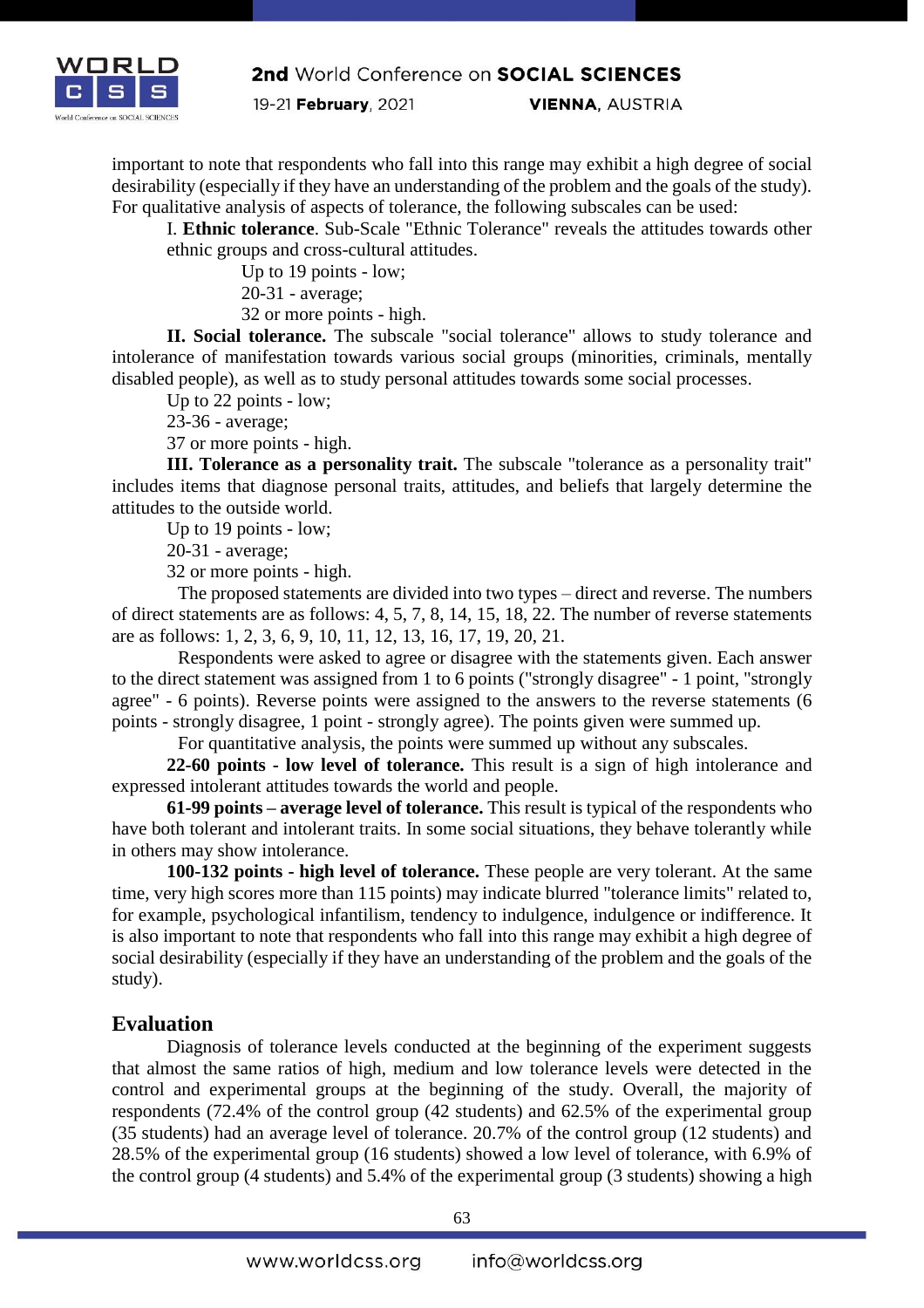

*Table 1*

2nd World Conference on SOCIAL SCIENCES

19-21 February, 2021

**VIENNA, AUSTRIA** 

level of tolerance/ Table 1 presents the revealed tolerance levels.

|                |                                 | <b>Control Group</b>     |               | <b>Experimental</b><br>Group(EG)<br>$(54$ people $)$ |               |  |
|----------------|---------------------------------|--------------------------|---------------|------------------------------------------------------|---------------|--|
| N <sub>2</sub> | <b>Tolerance level</b>          | (CG)<br>$(58$ people $)$ |               |                                                      |               |  |
|                |                                 | <b>Number</b>            | $\frac{0}{0}$ | <b>Number</b>                                        | $\frac{6}{6}$ |  |
| 1.             | High $(100-132 \text{ points})$ | 4                        | 6/9           |                                                      | 5/4           |  |
| 2.             | Medium (61-99 points)           | 42                       | 72/4          | 35                                                   | 62/5          |  |
| 3.             | Low $(22-60 \text{ points})$    | 12                       | 20/7          | 16                                                   | 28/5          |  |
| Total          |                                 | 58                       | 100           | 54                                                   | 100           |  |

*Tolerance levels in control and experimental groups at the beginning of the experiment*

The diagnosis of tolerance levels suggests that most respondents in the control and experimental groups (77 out of 112, 68.75% had an average tolerance level. A low level of tolerance was found in 28 individuals (25.00%). A high level of tolerance was found in 7 people (6.25%).



 High Medium Low *Fig. 1. Tolerance level ratios at the beginning of the experiment*

For qualitative analysis of the level of tolerance, we the level of ethnic and social tolerance and tolerance as a personality trait. We found that the index of social tolerance (attitude to different social groups, including minorities, criminals, and mentally disabled people) was the highest. The index of ethnic tolerance (attitude towards people of other races and ethnic groups, respondents' ethnic groups, cultural distance assessment) was the lowest. This means that when constructing the content of cross-cultural training of foreign language professionals, particular attention should be paid to the development of ethnic tolerance.

At the end of the school year, re-diagnosis was made in the control and experimental groups using the same tools. Table 2 presents the results tolerance level assessments.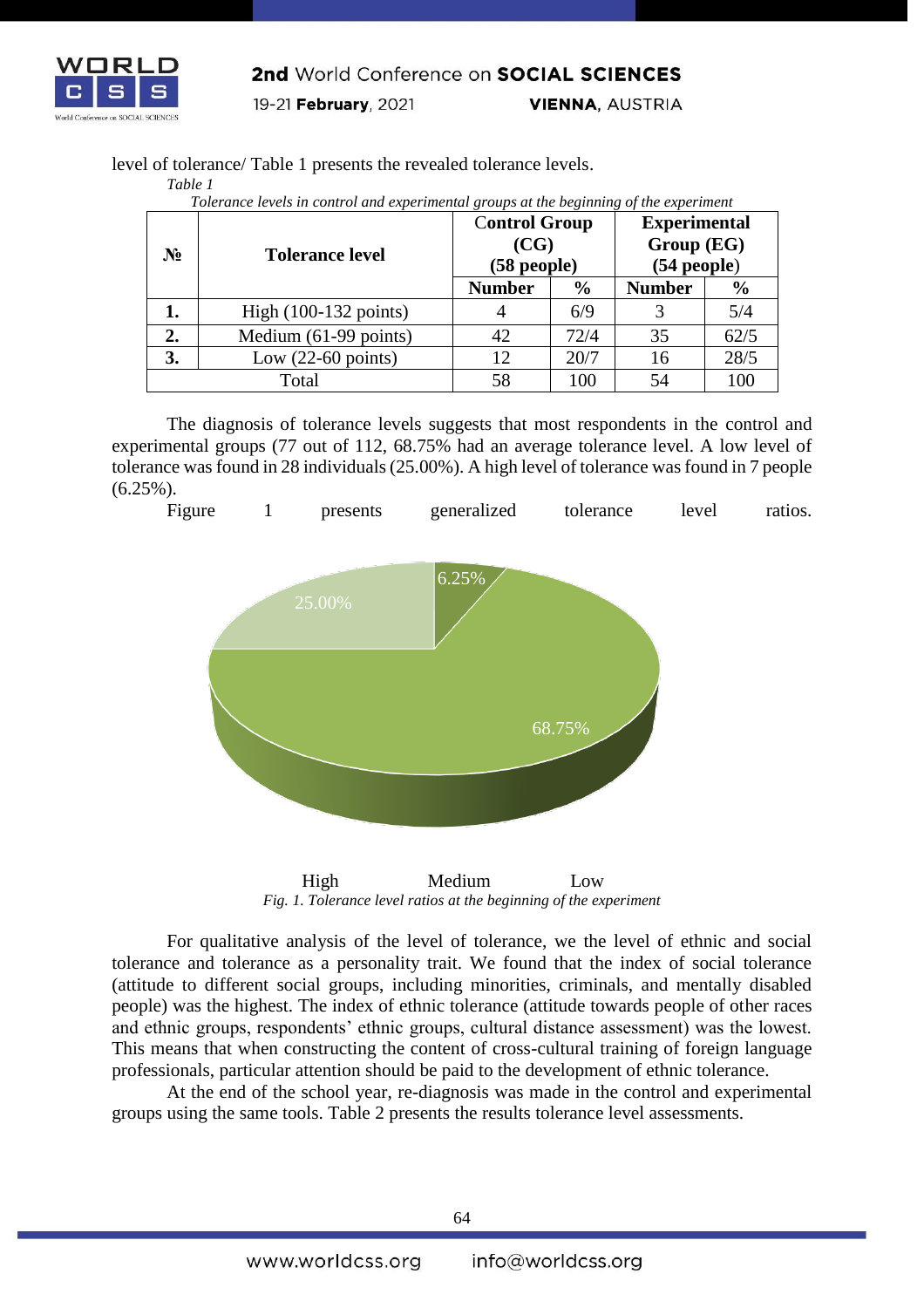

#### 2nd World Conference on SOCIAL SCIENCES

19-21 February, 2021

**VIENNA, AUSTRIA** 

|               |                                 | Control Group (KG) |               |       |               | Experimental Group (EG) |               |                       |               |  |
|---------------|---------------------------------|--------------------|---------------|-------|---------------|-------------------------|---------------|-----------------------|---------------|--|
| $N_2$         | The level of tolerance          | $(58$ people)      |               |       |               | $(56$ people)           |               |                       |               |  |
|               |                                 | Before             |               | After |               | <b>Before</b>           |               | After                 |               |  |
|               |                                 |                    | $\frac{0}{0}$ |       | $\frac{6}{6}$ | <b>Num</b><br>ber       | $\frac{0}{0}$ | <b>Nu</b><br>mbe<br>r | $\frac{0}{0}$ |  |
| 1.            | High $(100-132 \text{ points})$ | $\overline{4}$     | 6.9           | 5     | 8.7           | 3                       | 5.6           | 9                     | 16.7          |  |
| 2.            | Medium (61-99 points)           | 42                 | 72.4          | 41    | 70.6          | 35                      | 64.8          | 41                    | 75.9          |  |
| 3.            | Low $(22-60 \text{ points})$    | 12                 | 20.7          | 12    | 20.7          | 16                      | 29.6          | $\overline{4}$        | 7.4           |  |
| <b>Total:</b> |                                 | 58                 | 100           | 58    | 100           | 54                      | 100           | 54                    | 100           |  |

| Table 2: Tolerance levels control and experimental groups at the end of the experiment |  |
|----------------------------------------------------------------------------------------|--|
|                                                                                        |  |

There was virtually no change in the control group. The number of persons with high tolerance increased from 4 (6.9%) to 5 (8.7%). The number of persons with average tolerance decreased by 1 from 42 individuals (72.4%) to 41 ones (70.6%). The number of persons with low tolerance remained at 12 (20.7%). In this way, the level of tolerance remained almost unchanged in the control group.

At that, there was change in the experimental group. The number of persons with high levels of tolerance increased significantly from 3 people (5.6%) to 9 (16.7%). The number of persons with average tolerance increased from 35 (64.8%) to 41 (75.9%). The number of persons with low tolerance decreased significantly from 16 (29.6%) to 4 (7.4%). Generalized levels of tolerance before and after the experiment are presented in Figure 2.



*Fig. 2. Tolerance levels before and after the experiment*

*Figure 3 presents generalized tolerance level ratios in the experimental group.*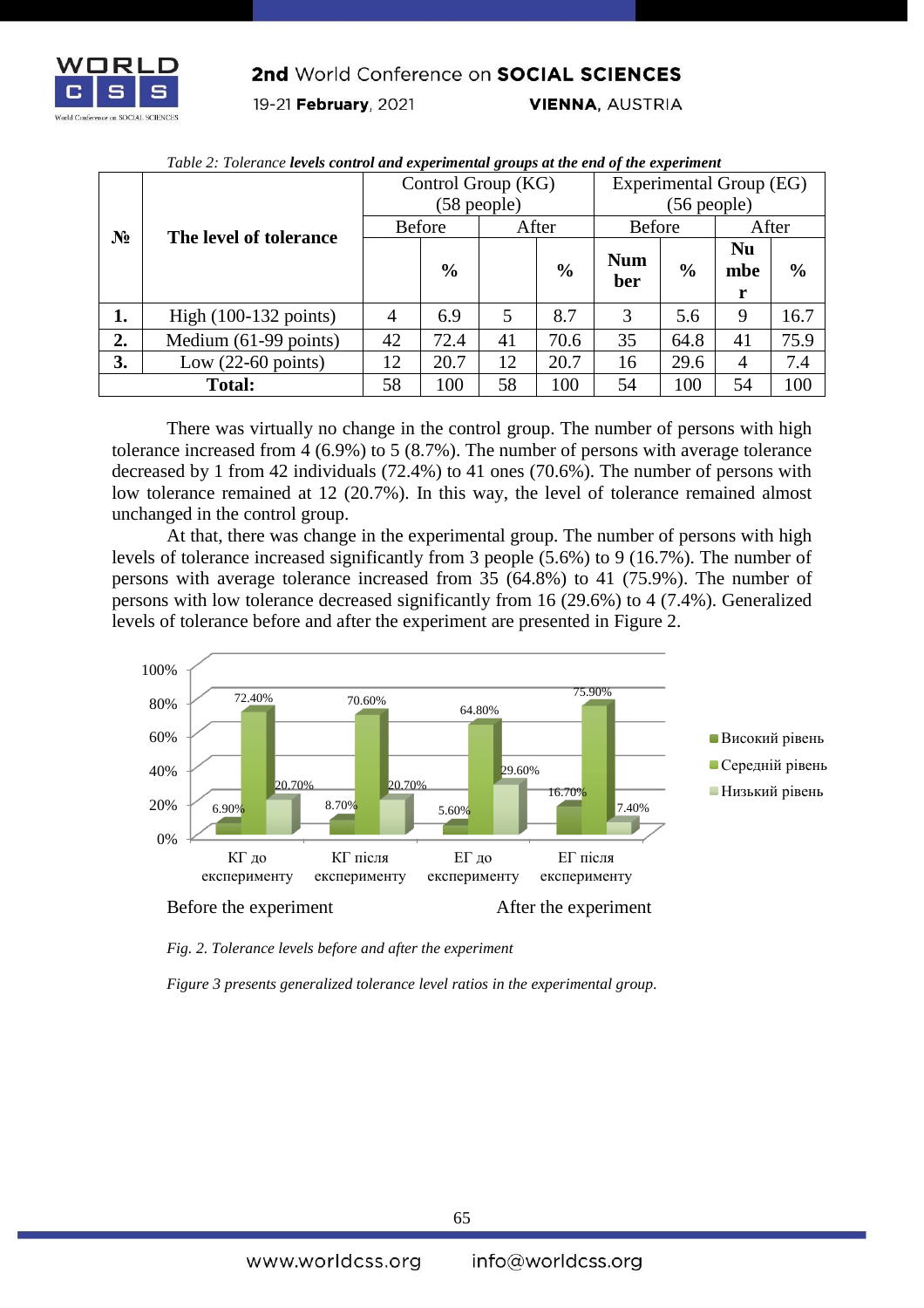



*Fig. 3. Tolerance level ratios in the experimental groups after the experiment*

To statistically compare the results of the revealed tolerance levels in the experimental group, we used the Fisher multifunction test.

At the beginning of the experiment, the number of respondents in the experimental group with medium and high tolerance was  $35 + 3 = 38$  people (70.37%) out of 54 (100%). After the experiment, the number of respondents with medium and high levels of tolerance was  $41 + 9 = 50$  people (92.59%) out of 54 (100%).

Before the experiment, the number of respondents in the experimental group with low tolerance was 16 (29.6%) out of 54 (100%). After the experiment, the number of respondents with low tolerance was 4 (7.4%) out of 54 (100%). This tolerance level dynamic made it possible to formulate the following hypotheses:

H0: The number of respondents in the experimental group with medium and high levels of tolerance before the experiment is lower than after it. It proves the developed program to be effective.

H1: The number of respondents in the experimental group with medium and high levels of tolerance before the experiment is greater than after it. It proves the developed program to be.

To calculate the criterion  $\varphi^*$ , a four-cell table of the tolerance level dynamics was constructed (see Table 3). Using the table of critical values of the Fisher criterion  $\varphi$  \* (Sidorenko 2006), we determine the quantities  $\varphi$  \* corresponding to the percentage of the "dynamics" in each of the groups.

|                           | <b>Increasing dynamics</b>                           |               | <b>Decreasing dynamics</b> |                                         |               |  |                           |  |
|---------------------------|------------------------------------------------------|---------------|----------------------------|-----------------------------------------|---------------|--|---------------------------|--|
| <b>Experimental group</b> | Number of<br>respondents<br>(high, medium<br>levels) | $\frac{6}{9}$ |                            | Number of<br>respondents<br>(low level) | $\frac{0}{0}$ |  | Tota                      |  |
| Before the experiment     | $3+35=38$                                            | 70.3          |                            | 16                                      | 29.6          |  | 54<br>(100 <sup>o</sup> ) |  |
| After the experiment      | $9+41=50$                                            | 92.5          |                            |                                         | 7.4           |  | 54<br>$^{\prime}!009$     |  |

*Table 3*

*Four-cell table of tolerance level dynamics in the experimental group*

**Total** 

(100%)

(!00%)

 $\varphi^*$  (70,3%) = .,989  $\varphi^*$  (92,5%) = 2.587 We calculated the empirical value of  $\varphi$  \* by formula 1:  $\varphi$  \* (70.3%) = 1.989  $\varphi$  \* (92.5%) = 2.587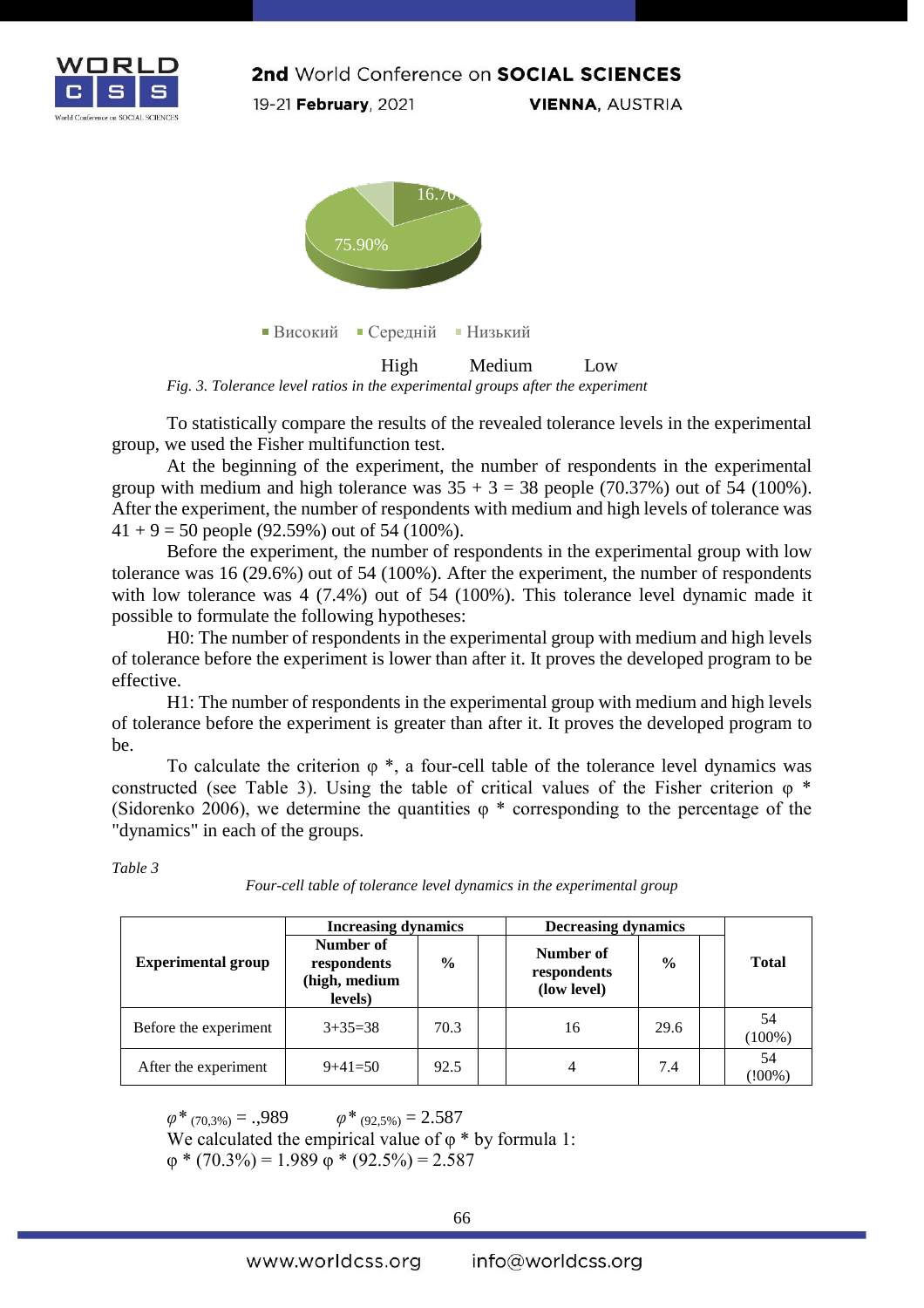

2nd World Conference on SOCIAL SCIENCES 19-21 February, 2021 **VIENNA, AUSTRIA** 

$$
\varphi_{\text{emn}}^* = (\varphi_1 - \varphi_2) \times \sqrt{\frac{n_1 \times n_2}{n_1 + n_2}}
$$

Consequently,

Where: the angle corresponding to the greater percentage;

 $\varphi_2^*$  - the angle corresponding to the smaller percentage;

n1 is the number of observations in sample 1; n2 is the number of observations in sample 2. The result is as follows:

$$
\varphi^* = (2{,}587 - 1{,}989) \times \sqrt{\frac{54 \times 54}{54 + 54}} = 0{,}59 \times \sqrt{\frac{2916}{108}} = 0{,}59 \times \sqrt{27} = 0{,}59 \times 5{,}1961 = 3{,}06
$$

(1)

We defined the critical value that corresponds to the levels of statistical significance

accepted in psychology:<br>  $\varphi_{\text{kp}}^* = \begin{cases} 1,64 \ (\rho \le 0,05) \\ 2,31 \ (\rho \le 0,01) \end{cases}$  $\varphi^*_{\text{em}} = 3.06$  $\varphi^*_{\text{emn}}(3,06) > \varphi^*_{\text{kp}}(2,31)$ 

Since  $\varphi^*_{\text{EMII}}$  is in the value zone, we can conclude that hypothesis H0 has been

confirmed. The number of respondents in the experimental group with medium and high levels of tolerance was lower before the experiment than after it. It proves the developed program to be effective.

Comparison of the ratios of experimental group participants with medium and high tolerance levels before and after the experiment made it possible to prove the reliability of the obtained results.

#### **Conclusions.**

The study confirms the actual value of fostering tolerance in the context of crosscultural training for future foreign language professionals. At the stage of the diagnostic experiment, control and experimental groups were surveyed to identify their tolerance levels. The results of the experiment were processed by the methods of mathematical data processing.

On the basis of the diagnostic experiment, weekly meetings of the discussion club "The Impact of Society on Tolerance and Values Formation" were planned and held. The meetings were held only for the experimental group. At the meetings the works of art, movies and reallife situations were analyzed. Such teaching methods as visualization, conversations, and discussion were used. At the meetings the participants were encouraged to freely express their thoughts and describe their experience. There was no evaluation of their achievements. All thoughts and opinions were tolerated.